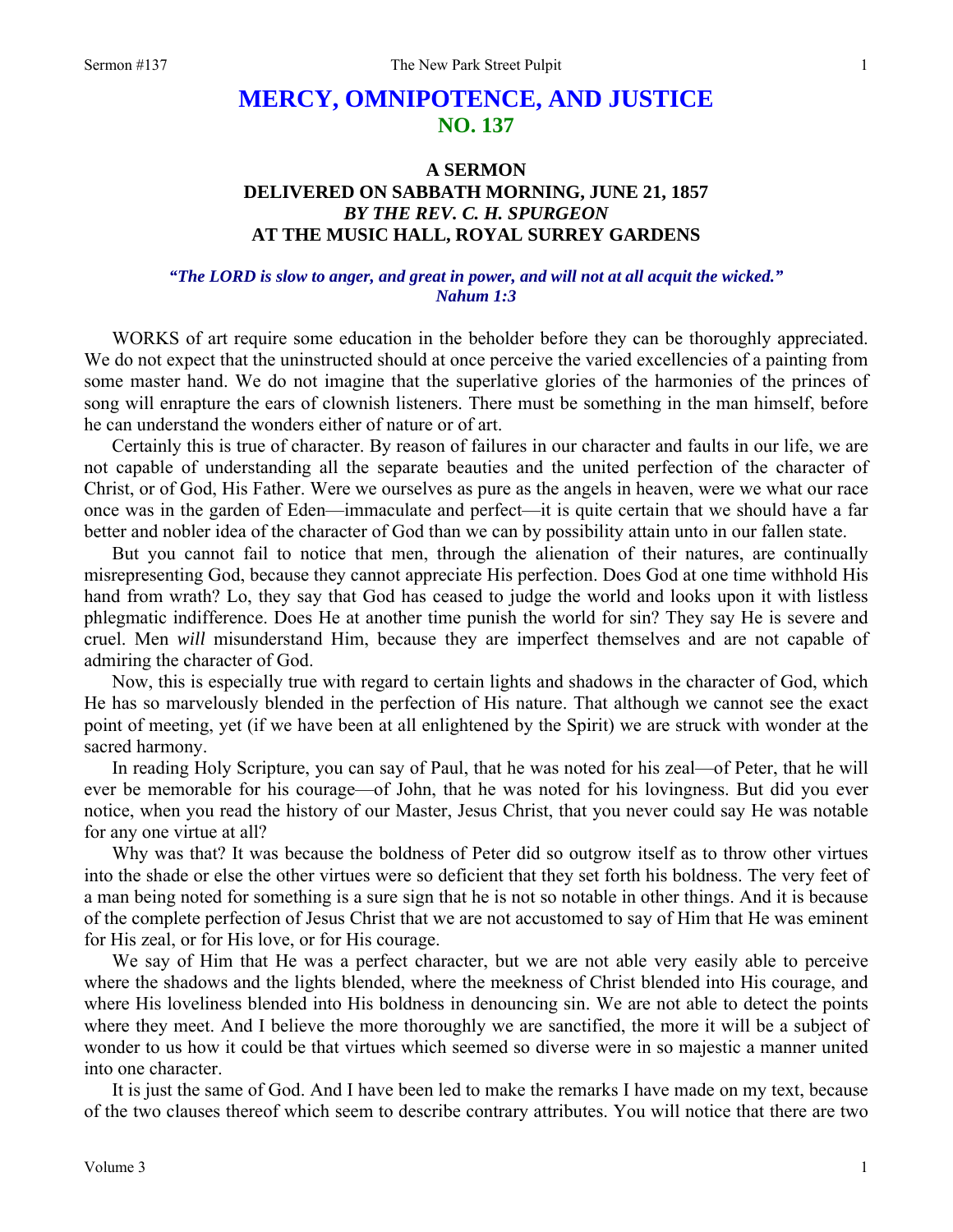things in my text—He is "slow to anger," and yet He "will not at all acquit the wicked." Our character is so imperfect that we cannot see the congruity of these two attributes.

We are wondering, perhaps, and saying, "How is it He is slow to anger, and yet will not acquit the wicked?" It is because His character is perfect that we do not see where these two things melt into each other—the infallible righteousness and severity of the ruler of the world, and His lovingkindness, His longsuffering, and His tender mercies. The absence of any one of these things from the character of God would have rendered it imperfect. The presence of them both, though we may not see how they can be congruous with each other, stamps the character of God with a perfection elsewhere unknown.

And now I shall endeavor this morning to set forth these two attributes of God and the connecting link. "The LORD *is slow to anger*," then comes the *connecting link*, "great in power." I shall have to show you how that "great in power" refers to the sentence foregoing and the sentence succeeding. And then we shall consider the next attribute—"He will not at all acquit the wicked"—*an attribute of justice*.

**I.** Let us begin with the first characteristic of God. He is said to be "SLOW TO ANGER." Let me declare the attribute and then trace it to its source.

God is "slow to anger." When mercy comes into the world, she drives winged steeds. The axles of her chariot wheels are glowing, hot with speed. But when wrath comes, it walks with tardy footsteps. It is not in haste to slay, it is not swift to condemn. God's rod of mercy is ever in His hands outstretched. God's sword of justice is in its scabbard—not rusted in it—it can be easily withdrawn—but held there by that hand that presses it back into its sheath, crying, "Sleep, O sword, sleep. For I will have mercy upon sinners and will forgive their transgressions."

God has many orators in heaven, some of them speak with swift words. Gabriel, when he comes down to tell glad tidings, speaks swiftly. Angelic hosts, when they descend from glory, fly with wings of lightning when they proclaim, "Peace on earth, good will towards men."

But the dark angel of wrath is a slow orator—with many a pause between, where melting pity joins his languid notes, he speaks. And when but half his oration is completed, he often stops and withdraws himself from his rostrum, giving way to pardon and to mercy—he having but addressed the people that they might be driven to repentance and so might receive peace from the sceptre of God's love.

Brethren, I shall try to show you now how God is slow to anger.

First, I will prove that He is "slow to anger," *because He never smites without first threatening*. Men who are passionate and swift in anger give a word and a blow—sometimes the blow first and the word afterwards. Oftentimes kings, when subjects have rebelled against them, have crushed them first and then reasoned with them afterwards. They have given no time of threatening, no period of repentance. They have allowed no space for turning to their allegiance. They have at once crushed them in their hot displeasure, making a full end of them.

Not so God—He will not cut down the tree that does much cumber the ground until He has digged about it and dunged it. He will not at once slay the man whose character is the most vile. Until He has first hewn him by the prophets, He will not hew him by judgments. He will warn the sinner ere He condemns him. He will send his prophets, "rising up early and late," giving him "line upon line and precept upon precept, here a little and there a little."

He will not smite the city without warning. Sodom shall not perish until Lot has been within her. The world shall not be drowned until eight prophets have been preaching in it, and Noah, the eighth, comes to prophesy of the coming of the Lord. He will not smite Nineveh till He has sent a Jonah. He will not crush Babylon till His prophets have cried through its streets.

He will not slay a man until He has given many warnings, by sicknesses, by the pulpit, by providence, and by consequences. He smites not with a heavy blow at once. He threatens first. He does not in grace, as in nature, send lightnings first and thunder afterwards. But He sends the thunder of His law first and the lightning of execution follows it. The lictor of divine justice carries His axe, bound up in a bundle of rods, for He will not cut off men until He has reproved them, that they may repent. He is "slow to anger."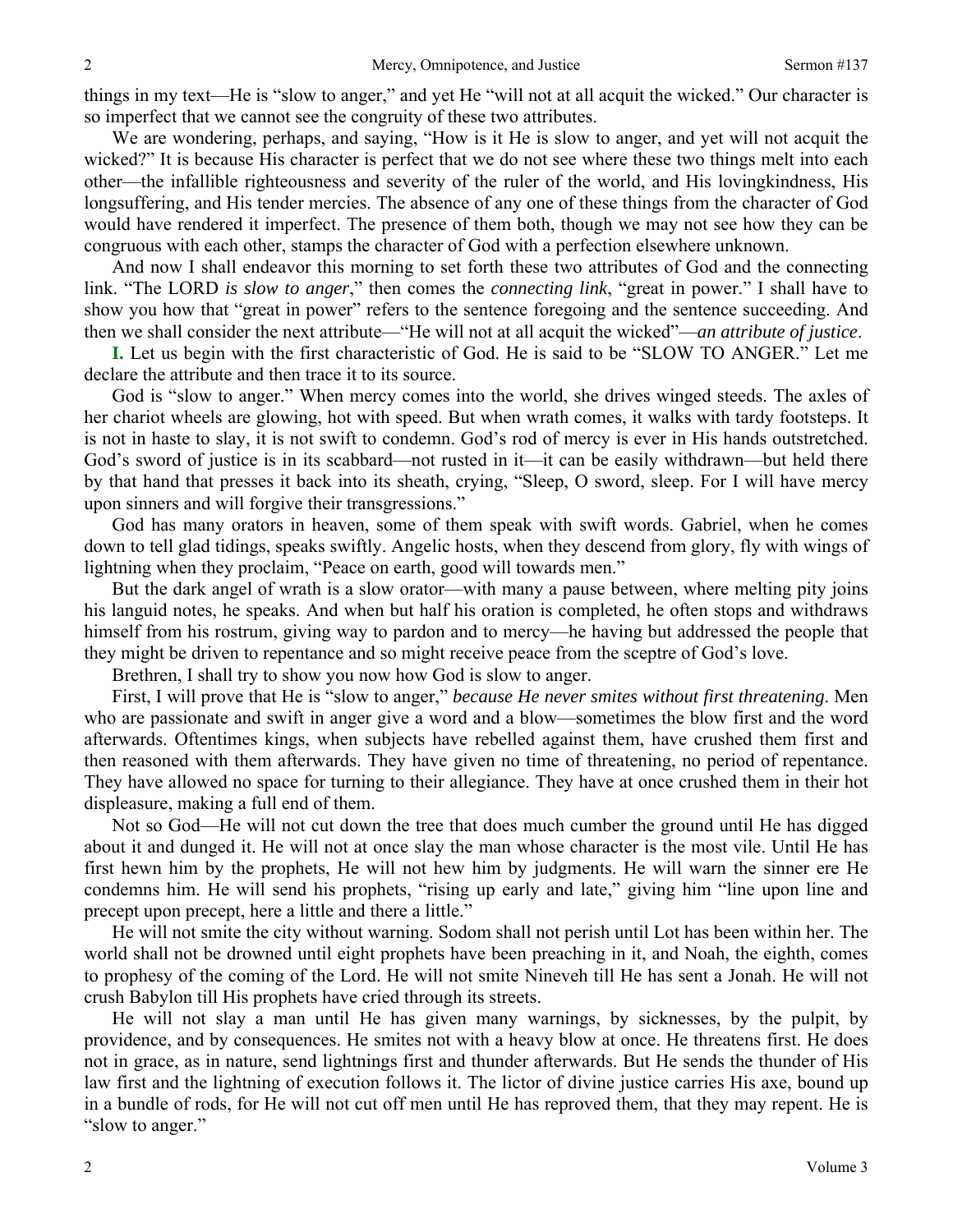But again, God is also *very slow to threaten*. Although He will threaten before He condemns, yet He is slow even in His threatening. God's lips move swiftly when He promises, but slowly when He threatens. Long rolls the pealing thunder, slowly roll the drums of heaven, when they sound the deathmarch of sinners.

Sweetly flows the music of the rapid notes which proclaim free grace, and love, and mercy. God is slow to threaten. He will not send a Jonah to Nineveh until Nineveh has become foul with sin. He will not even tell Sodom it shall be burned with fire until Sodom has become a reeking dunghill, obnoxious to earth as well as heaven.

He will not drown the world with a deluge, or even threaten to do it, until the sons of God themselves make unholy alliances and begin to depart from Him. He does not even threaten the sinner by his conscience until the sinner has oftentimes sinned. He will often tell the sinner of his sins, often urge him to repent, but He will not make hell stare him hard in the face, with all its dreadful terror, until much sin has stirred up the lion from his lair, and made God hot in wrath against the iniquities of man. He is slow even to threaten.

But best of all, when God threatens, *how slow He is to sentence the criminal*! When He has told them that He will punish unless they repent, how long a space He gives them in which to turn unto Himself! "He does not afflict willingly, nor grieve the children of men for nought." He stays His hand. He will not be in hot haste when He has threatened them, to execute the sentence upon them.

Have you ever observed that scene in the garden of Eden at the time of the fall? God had threatened Adam, that if he sinned he should surely die. Adam sinned—did God make haste to sentence him? 'Tis sweetly said, "The LORD God walked in the garden in the cool of the day." Perhaps that fruit was plucked at early morn, mayhap it was plucked at noontime. But God was in no haste to condemn.

He waited till the sun was well-nigh set, and in the cool of the day came, and as an old expositor has put it very beautifully, when He did come, He did not come on wings of wrath, but He "*walked* in the garden in the cool of the day." He was in no haste to slay. I think I see Him, as He was represented then to Adam, in those glorious days when God walked with man.

Methinks I see the wonderful similitude in which the unseen did veil Himself. I see it walking among the trees so slowly—ay, if it were right to give such a picture—beating its breast and shedding tears that it should have to condemn man. At last I hear its doleful voice—"Adam, where art thou? Where have you cast yourself, poor Adam? You have cast yourself from My favor, you have cast yourself into nakedness and into fear, for you are hiding yourself. Adam, where art thou? I pity you. You thought to be God. Before I condemn you, I will give you one note of pity. Adam, where art thou?"

Yes, the Lord was slow to anger, slow to write the sentence, even though the command had been broken, and the threatening was therefore of necessity brought into force. It was so with the Flood—He threatened the earth, but He would not fully seal the sentence and stamp it with the seal of heaven until He had given space for repentance. Noah must come, and through his hundred and twenty years must preach the Word. He must come and testify to an unthinking and an ungodly generation.

The ark must be builded to be a perpetual sermon. There it must be upon its mountaintop, waiting for the floods to float it, that it might be an every day warning to the ungodly. O heavens, why did you not at once open your floods? Ye fountains of the great deep, why did you not burst up in a moment? God said, "I will sweep away the world with a flood"—why, why did you not rise?

"Because," I hear them saying with gurgling notes, "because, although God had threatened, He was slow to sentence, and He said in Himself, 'Haply, they may repent. Peradventure they may turn from their sin.' And therefore did He bid us rest and be quiet, for He is slow to anger."

And yet once more—even when the sentence against a sinner is signed and sealed by heaven's broad seal of condemnation, even then, *God is slow to carry it out*. The doom of Sodom is sealed. God has declared it shall be burned with fire. But God is tardy. He stops. He will Himself go down to Sodom that He may see the iniquity of it.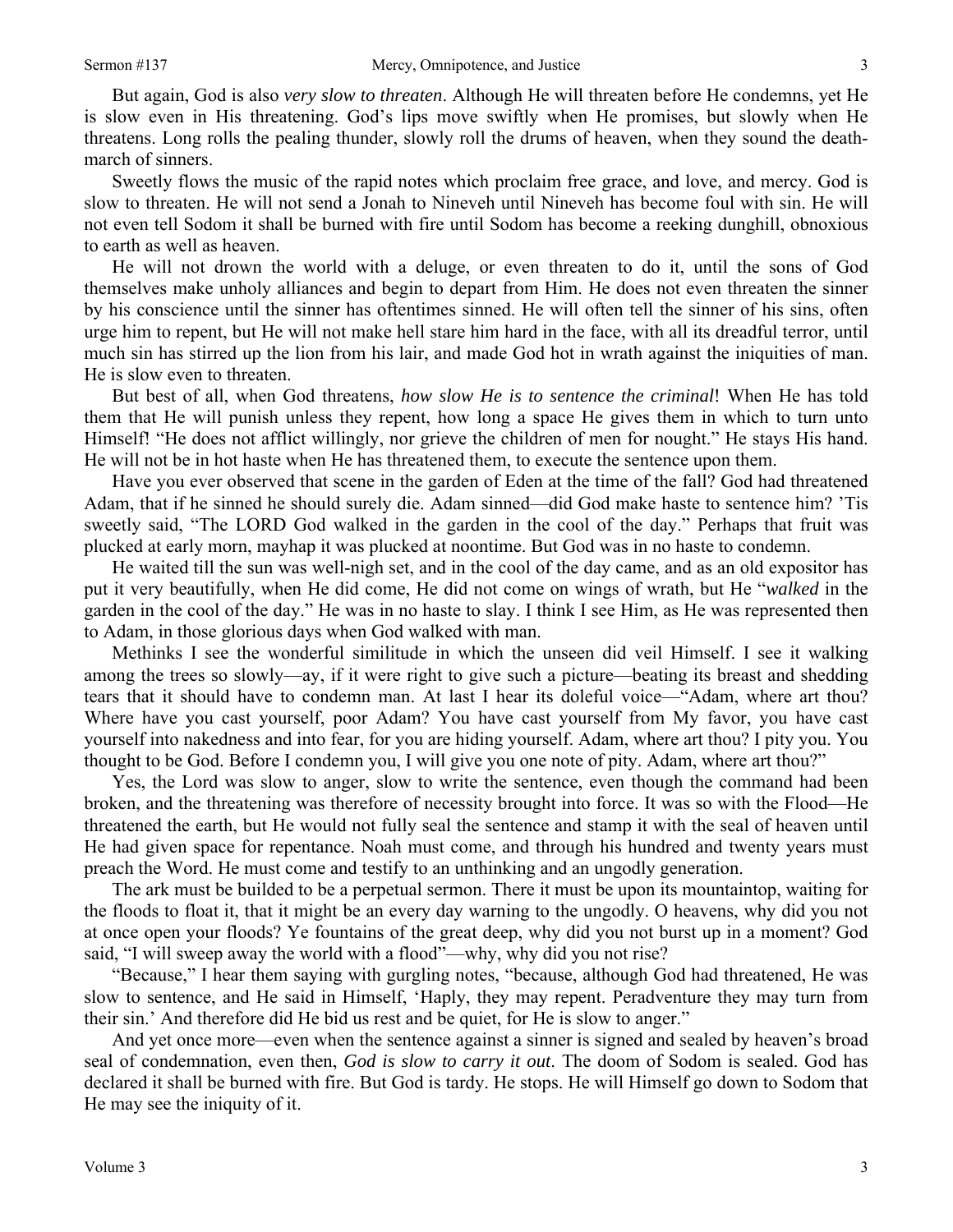And when He gets there guilt is rife in the streets. 'Tis night and the crew of worse than beasts besiege the door. Does He then lift His hands? Does He then say, "Rain hell out of heaven, ye skies"? No, He lets them pursue their riot all night, spares them to the last moment, and though when the sun was risen the burning hail began to fall, yet was the reprieve as long as possible. God was not in haste to condemn.

God had threatened to root out the Canaanites. He declared that all the children of Ammon should be cut off. He had promised Abraham that He would give their land unto his seed forever and they were to be utterly slain—but He made the children of Israel wait four hundred years in Egypt, and He let these Canaanites live all through the days of the patriarchs. And even then, when He led His avenging ones out of Egypt, He kept them forty years in the wilderness, because He was reluctant to slay poor Canaan.

"Yet," said He, "I will give them space. Though I have stamped their condemnation, though their death warrant has come forth from the Court of King's Bench and must be executed, yet will I reprieve them as long as I can." And He stops, until at last mercy had had enough, and Jericho's melting ashes and the destruction of Ai betokened that the sword was out of its scabbard, and God had awaked like a mighty man, and like a strong man full of wrath. God is slow to execute the sentence, even when He has declared it.

And ah! my friends, there is a sorrowful thought that has just crossed my mind. There are some men yet alive who are sentenced now. I believe that Scripture bears me out in a dreadful thought which I just wish to hint at. There are some men who are condemned before they are finally damned—there are some men whose sins go before them unto judgment—who are given over to a seared conscience, concerning whom it may be said that repentance and salvation are impossible.

There are some few men in the world who are like John Bunyan's man in the iron cage, can never get out. They are like Esau—they find no place of repentance, though like him they do not seek it—for if they sought it they would find it. Many there are who have sinned "the sin unto death," concerning whom we cannot pray. For we are told, "I do not say that ye shall pray for it."

But why, why, why are they not already in the flame? If they are condemned, if mercy has shut her eye forever upon them, if it never will stretch out its hand to give them pardon—why, why, why are they not cut down and swept away? Because God says, "I will not have mercy upon them, but I will let them live a little while longer, though I have condemned them I am loth to carry the sentence out, and will spare them as long as it is right that man should live. I will let them have a long life here, for they will have a fearful eternity of wrath forever."

Yes, let them have their little whirl of pleasure. Their end shall be most fearful. Let them beware, for although God is slow to anger, He is sure in it.

If God were not slow to anger, would He not have smitten this huge city of ours, this behemoth city?—would He not have smitten it into a thousand pieces and blotted out the remembrance of it from the earth? The iniquities of this city are so great that if God should dig up her very foundations and cast her into the sea, she well deserves it.

Our streets at night present spectacles of vice that cannot be equaled. Surely there can be no nation and no country that can show a city so utterly debauched as this great city of London, if our midnight streets are indications of our immorality. You allow, in your public places of resort—I mean you, my lords and ladies—you allow things to be said in your hearing, of which your modesty ought to be ashamed.

You can sit in theatres to hear plays at which modesty would blush—I say nought of piety. That the ruder sex should have listened to the obscenities of *La Traviata* is surely bad enough, but that ladies of the highest refinement and the most approved taste should dishonor themselves by such a patronage of vice is indeed intolerable.

Let the sins of the lower theatres escape without your censure, you gentlemen of England—the lowest bestiality of the nethermost hell of a playhouse can look to your opera houses for their excuse. I thought that with the pretensions this city makes to piety, for sure, they would not have so far gone and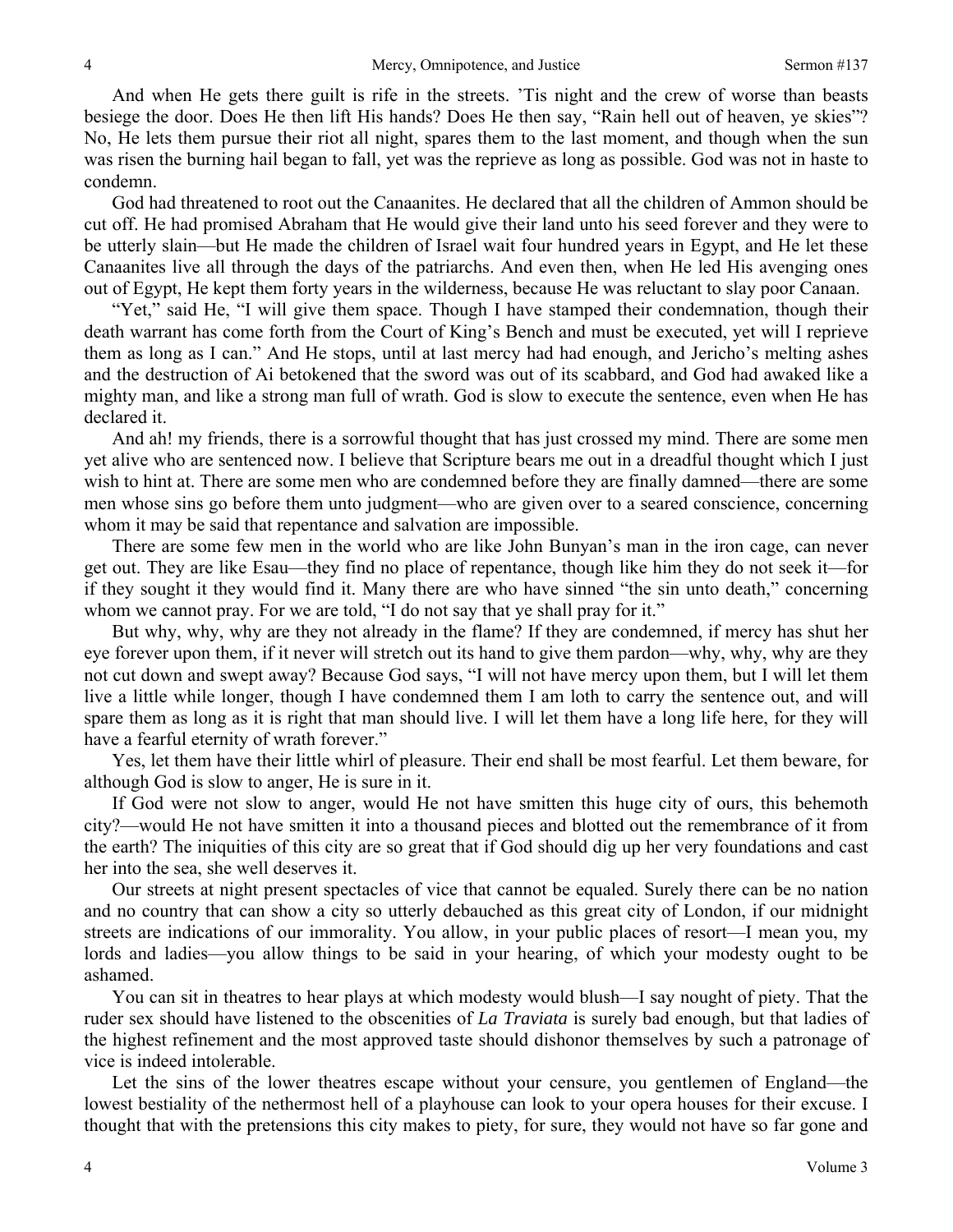that after such a warning as they have had from the press itself—a press which is certainly not too religious—they would not so indulge their evil passions.

But because the pill is gilded, you suck down the poison—because the thing is popular, you patronize it. It is lustful, it is abominable, it is deceitful! You take your children to hear what yourselves never ought to listen to. You will sit in gay and grand company to listen to things from which your modesty ought to revolt. And I would fain hope it does, although the tide may for a while deceive you.

Ah! God only knows the secret wickedness of this great city. It demands a loud and a trumpet voice. It needs a prophet to cry aloud, "Sound an alarm, sound an alarm, sound an alarm," in this city, for verily the enemy grows upon us, the power of the evil one is mighty, and we are fast going to perdition, unless God shall put forth His hand and roll back the black torrent of iniquity that streams down our streets.

But God is slow to anger and does still stay His sword. Wrath said yesterday, "Unsheathe yourself, O sword." And the sword struggled to get free. Mercy put her hand upon the hilt, and said, "Be still!" "Unsheathe yourself, O sword!" Again it struggled from its scabbard. Mercy put her hand on it and said, "Back!"—and it rattled back again. Wrath stamped his foot and said, "Awake O sword, awake!" It struggled yet again, till half its blade was outdrawn. "Back, back!"—said Mercy and with a manly push she sent it back rattling into its sheath—and there it sleeps still—for the Lord is "slow to anger, and plenteous in mercy."

Now I am *to trace this attribute of God to its source*—why is He slow to anger?

He is slow to anger, *because He is infinitely good*. Good is His name—"Good"—God. Good in His nature—because He is slow to anger.

He is slow to anger, again, *because He is great*. Little things are always swift in anger, great things are not so. The silly cur barks at every passerby and bears no insult. The lion would bear a thousand times as much. And the bull sleeps in his pasture and will bear much before he lifts up his might. The leviathan in the sea, though he makes the deep to be hoary when he is enraged, yet is slow to be stirred up, whilst the little and puny are always swift in anger. God's greatness is one reason of the slowness of His wrath.

**II.** But to proceed at once to the link. A great reason why He is slow to anger is because He is GREAT IN POWER.

This is to be the connecting link between this part of the subject and the last, and therefore I must beg your attention. I say that this word *great in power* connects the first sentence to the last. And it does so in this way. The Lord is slow to anger, and He is slow to anger, because He is great in power.

"How say you so?"—says one. I answer, he that is great in power has power over himself. And he that can keep his own temper down and subdue himself, is greater than he who rules a city or can conquer nations. We heard but yesterday, or the day before, mighty displays of God's power in the rolling thunder which alarmed us. And when we saw the splendor of His might in the glistening lightning, when He lifted up the gates of heaven and we saw the brightness thereof, and then He closed them again upon the dusty earth in a moment—even then we did not see anything but the hidings of His power, compared with the power which He has over Himself.

When God's power does restrain Himself, then it is power indeed—the power to curb power—the power that binds omnipotence is omnipotence surpassed. God is great in power and therefore does He keep in His anger. A man who has a strong mind can bear to be insulted, can bear offenses, because he is strong. The weak mind snaps and snarls at the little—the strong mind bears it like a rock. It moves not, though a thousand breakers dash upon it and cast their pitiful malice in the spray upon its summit.

God marks His enemies and yet He moves not. He stands still and lets them curse Him, yet is He not wrathful. If He were less of a God than He is, if He were less mighty than we know Him to be, He would long ere this have sent forth the whole of His thunders and emptied the magazines of heaven. He would long ere this have blasted the earth with the wondrous mines He has prepared in its lower surface. The flame that burns there would have consumed us and we should have been utterly destroyed. We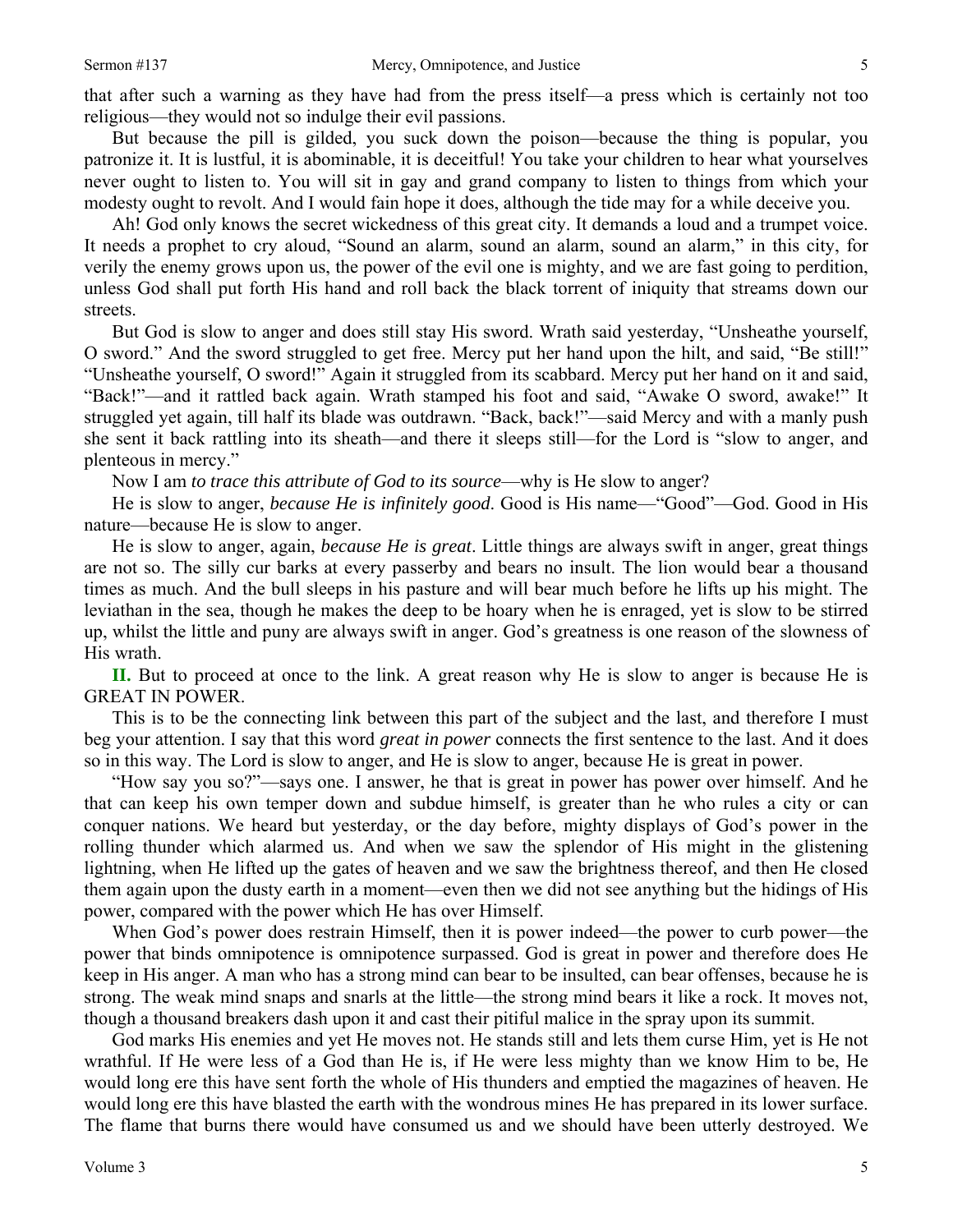bless God that the greatness of His power is just our protection. He is slow to anger because He is great in power.

And now, there is no difficulty in showing how this link unites itself with the next part of the text. "He is great in power and will not at all acquit the wicked." This needs no demonstration in words. I have but to touch the feelings and you will see it. The greatness of His power is an assurance and an insurance that He will not acquit the wicked.

Who among you could witness the storm on Friday night without having thoughts concerning your own sinfulness stirred in your bosoms? Men do not think of God the punisher, or JEHOVAH the avenger, when the sun is shining and the weather calm. But in times of tempest, whose cheek is not blanched?

The Christian oftentimes rejoices in it. He can say, "My soul is well at ease amidst this revelry of earth. I do rejoice at it. It is a day of feasting in my Father's hall, a day of high feast and carnival in heaven, and I am glad.

> *"The God that reigns on high, And thunders when He please, That rides upon the stormy sky, And manages the seas, This awful God is ours, Our Father and our love, He shall send down His heavenly powers To carry us above."*

But the man who is not of an easy conscience will be ill at ease when the timbers of the house are creaking and the foundations of the solid earth seem to groan. Ah! who is he then that does not tremble? Yonder lofty tree is riven in half. That lightning flash has smitten its trunk and there it lies forever blasted, a monument of what God can do.

Who stood there and saw it? Was he a swearer? Did he swear then? Was he a Sabbath breaker? Did he love his Sabbath breaking then? Was he haughty? Did he then despise God? Ah! how he shook then. Saw you not his hair stand on end? Did not his cheek blanch in an instant? Did he not close his eyes and start back in horror when he saw that dreadful spectacle and thought God would smite him too?

Yes, the power of God, when seen in the tempest, on sea or on land, in the earthquake or in the hurricane, is instinctively a proof that He will not acquit the wicked. I know not how to explain the feeling, but it is nevertheless the truth—majestic displays of omnipotence have an effect upon the mind of convincing even the hardened—that God, who is so powerful, "will not at all acquit the wicked."

Thus have I tried to explain and make bare the link of the chain.

**III.** The last attribute, and the most terrible one, is, "HE WILL NOT AT ALL ACQUIT THE WICKED." Let me unfold this, first of all, and then let me, after that, endeavor to trace it also to its source, as I did the first attribute.

God "will not acquit the wicked." How prove I this? I prove it thus. Never once has He pardoned an unpunished sin. Not in all the years of the Most High, not in all the days of His right hand has He once blotted out sin without punishment. What! say you, were not those in heaven pardoned? Are there not many transgressors pardoned and do they not escape without punishment? Has He not said, "I have blotted out thy transgressions like a cloud, and like a thick cloud thine iniquities?"

Yes, true, most true, and yet my assertion is true also—not one of all those sins that have been pardoned were pardoned without punishment. Do you ask me why and how such a thing as that can be the truth? I point you to yon dreadful sight on Calvary. The punishment which fell not on the forgiven sinner fell there. The cloud of justice was charged with fiery hail—the sinner deserved it—it fell on Him. But for all that, it fell and spent its fury.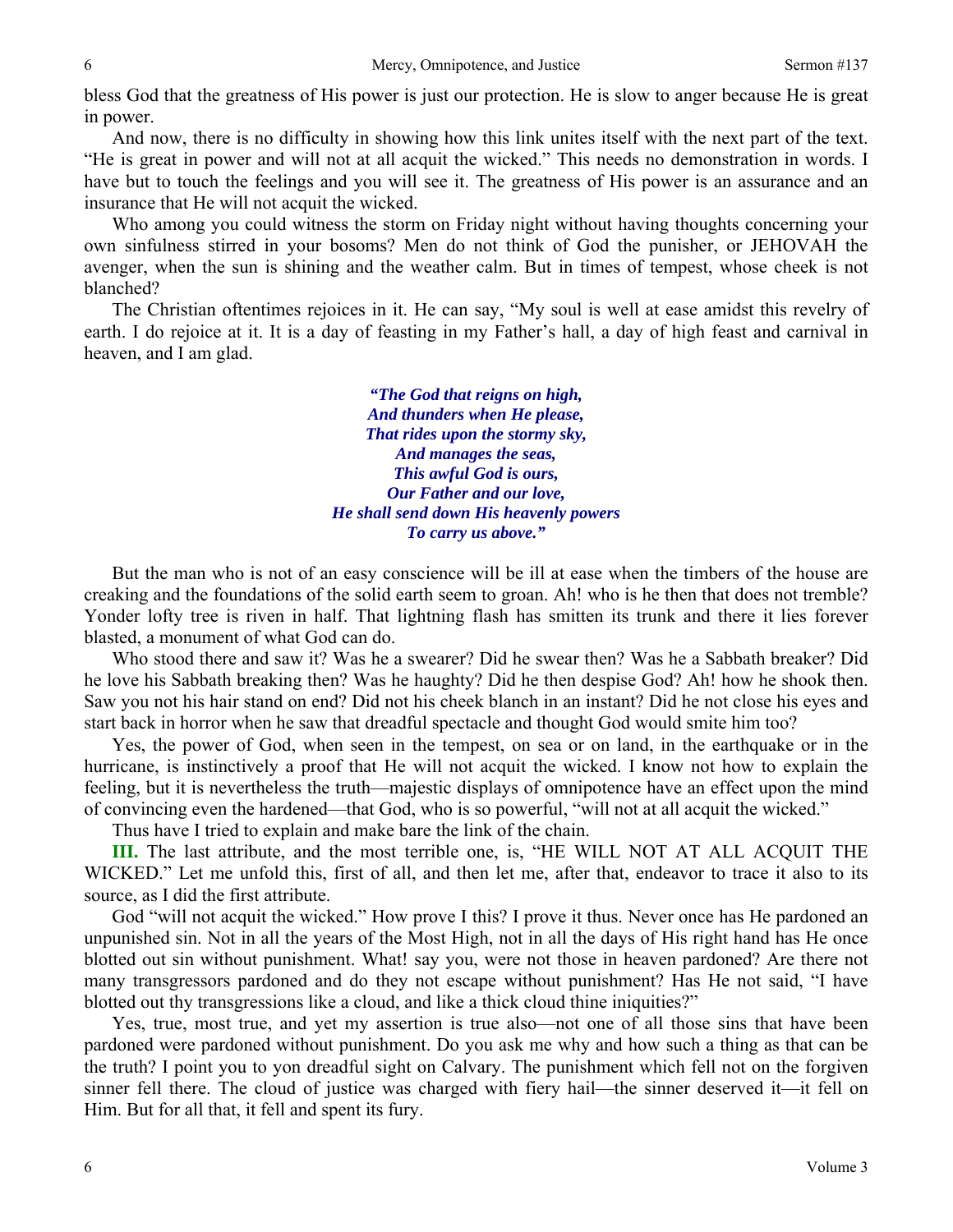It fell there, in that great reservoir of misery. It fell into the Savior's heart. The plagues which need should light on our ingratitude did not fall on us, but they fell somewhere. And who was it who was plagued? Tell me, Gethsemane. Tell me, O Calvary's summit, who was plagued? The doleful answer comes, "*Eli, Eli, lama sabacthani.*" "My God, my God, why hast thou forsaken me?" It is Jesus suffering all the plagues of sin. Sin is still punished, though the sinner is delivered.

But you say, this has scarcely proved that He will not acquit the wicked. I hold, it has proved it, and proved it clearly. But do you want any further proof that God will not acquit the wicked? Need I lead you through a long list of terrible wonders that God has wrought—the wonders of His vengeance?

Shall I show you blighted Eden? Shall I let you see a world all drowned—sea monsters whelping and stabling in the palaces of kings? Shall I let you hear the last shriek of the last drowning man as he falls into the flood and dies, washed by that huge wave from the hilltop? Shall I let you see death riding upon the summit of a crested billow, upon a sea that knows no shore, and triumphing because his work is done—his quiver empty, for all men are slain, except where life flows in the midst of death in yonder ark?

Need I let you see Sodom, with its terrified inhabitants, when the volcano of almighty wrath spouted fiery hail upon it? Shall I show you the earth opening its mouth to swallow up Korah, Dathan, and Abiram? Need I take you to the plagues of Egypt? Shall I again repeat the death shriek of Pharaoh and the drowning of his host?

Surely, we need not to be told of cities that are in ruins, or of nations that have been cut off in a day. You need not to be told how God has smitten the earth from one side to the other, when He has been wrath, and how He has melted mountains in His hot displeasure. Nay, we have proofs enough in history, proofs enough in Scripture, that "He will not at all acquit the wicked."

If you wanted the best proof, however, you should borrow the black wings of a miserable imagination and fly beyond the world through the dark realm of chaos, on—far on—where those battlements of fire are gleaming with a horrid light—if through them, with a spirit's safety, you could fly, and would behold the worm that never dies, the pit that knows no bottom, and could you there see the fire unquenchable, and listen to the shrieks and wails of men that are banished forever from God—if, sirs, it were possible for you to hear the sullen groans and hollow moans and shrieks of tortured ghosts, then would you come back to this world amazed and petrified with horror and you would say, "Indeed, He will not acquit the wicked."

You know, hell is the argument of the text—may you never have to prove the text by feeling in yourselves the argument fully carried out. "He will not at all acquit the wicked."

And now *we trace this terrible attribute to its source*. Why is this?

We reply, God will not acquit the wicked, *because He is good*. What! does goodness demand that sinners be punished? It does. The Judge must condemn the murderer, because He loves His nation. "I cannot let you go free. I cannot and I must not. You would slay others who belong to this fair commonwealth, if I were to let you go free. No, I must condemn you from the very loveliness of My nature."

The kindness of a king demands the punishment of those who are guilty. It is not wrathful in the legislature to make severe laws against great sinners. It is but love towards the rest that sin should be restrained. Yonder great floodgates, which keep back the torrent of sin are painted black and look right horrible—like horrid dungeon gates, they affright my spirit. But are they proofs that God is not good?

No, sirs. If you could open wide those gates, and let the deluge of sin flow on us, then would you cry, "O God, O God! Shut-to the gates of punishment again, let law again be established, set up the pillars, and swing the gates upon their hinges. Shut again the gates of punishment that this world may not again be utterly destroyed by men who have become worse than brutes."

It needs for very goodness' sake that sin should be punished. Mercy, with her weeping eyes (for she has wept for sinners), when she finds they will not repent, looks more terribly stern in her loveliness than Justice in all his majesty. She drops the white flag from her hand and says—"No. I called and they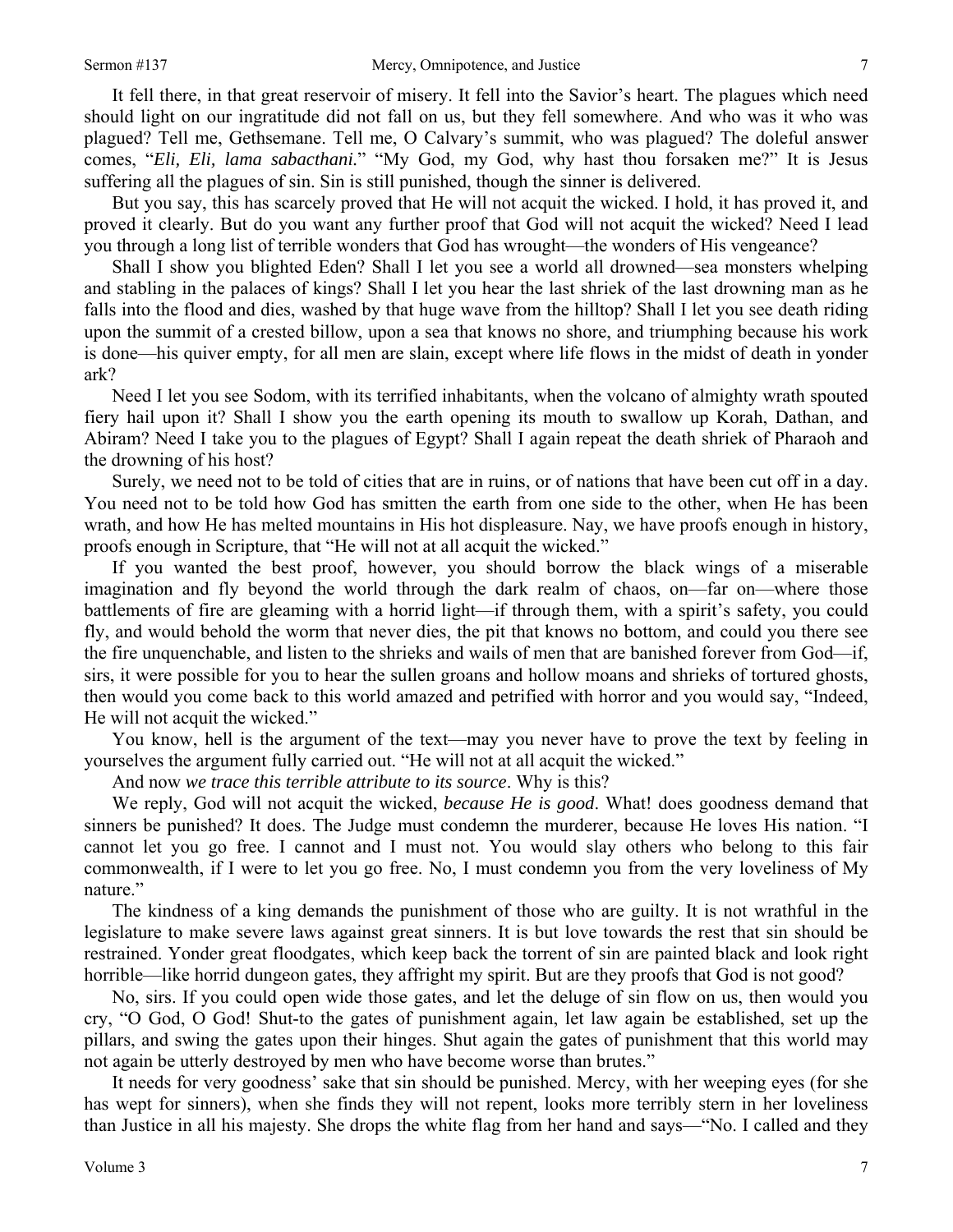refused. I stretched out my hand and no man regarded. Let them die, let them die"—and that terrible word from the lip of Mercy's self is harsher thunder than the very damnation of Justice. Oh, yes, the goodness of God demands that men should perish if they will sin.

And again, *the justice of God demands it*. God is infinitely just and His justice demands that men should be punished, unless they turn to Him with full purpose of heart. Need I pass through all the attributes of God to prove it? Methinks I need not. We must all of us believe that the God who is slow to anger and great in power is also sure not to acquit the wicked.

And now, just a home thrust or two with you. What is your state this morning? My friend—man or woman—what is your state? Can you look up to heaven and say, "Though I have sinned greatly, I believe Christ was punished in my stead,

> *'My faith looks back to see, The burden He did bear, When hanging on the cursed tree, And knows her guilt was there.'"*

Can you by humble faith look to Jesus and say, "My Substitute, my Refuge, my Shield. You are my Rock, my Trust. In You I do confide"? Then, beloved, to you I have nothing to say, except this—Never be afraid when you see God's power—for now that you are forgiven and accepted, now that by faith you have fled to Christ for refuge, the power of God need no more terrify you, than the shield and sword of the warrior need terrify his wife or his child.

"Nay," says the wife, "is he strong? He is strong for me. Is his arm brawny and are all his sinews fast and strong? Then are they fast and strong for me. While he lives and wears a shield, he will stretch it over my head. And whilst his good sword can cleave foes, it will cleave my foes too, and ransom me." Be of good cheer—fear not His power.

But have you never fled to Christ for refuge? Do you not believe in the Redeemer? Have you never confided your soul to His hands? Then, my friends, hear me. In God's name, hear me just a moment. My friend, I would not stand in your position for an hour—for all the stars twice spelt in gold! For what is your position? You have sinned and God will not acquit you. He will punish you. He is letting you live—you are reprieved. Poor is the life of one who is reprieved without a pardon!

Your reprieve will soon run out. Your hourglass is emptying every day. I see on some of you death has put his cold hand and frozen your hair to whiteness. You need your staff—it is the only barrier between you and the grave now. And you are, all of you, old and young, standing on a narrow neck of land between two boundless seas—that neck of land, that isthmus of life, narrowing every moment, and you, and you, and you, are yet unpardoned.

There is a city to be sacked and you are in it—soldiers are at the gates. The command is given that every man in the city is to be slaughtered save he who can give the password. "Sleep on, sleep on. The attack is not today, sleep on, sleep on." "But it is tomorrow, sir." "Ay, sleep on, sleep on, it is not till tomorrow. Sleep on, procrastinate, procrastinate."

"Hark! I hear a rumbling at the gates, the battering ram is at them. The gates are tottering." "Sleep on, sleep on. The soldiers are not yet at your doors. Sleep on, sleep on. Ask for no mercy yet. Sleep on, sleep on!" "Yes, but I hear the shrill clarion sound, they are in the streets. Hark, to the shrieks of men and women! They are slaughtering them, they fall, they fall, they fall!"

"Sleep on. They are not yet at *your* door." "But hark, they are at the gate. With heavy tramp I hear the soldiers marching up the stairs!" "No, sleep on, sleep on, they are not yet in your room." "Why, they are there, they have burst open the door that parted you from them, and there they stand!" "No, sleep on, sleep on, the sword is not yet at your throat, sleep on, sleep on!"

It *is* at your throat. You start with horror. Sleep on, sleep on! But you are gone! "Demon, why told you me to slumber! It would have been wise in me to have escaped the city when first the gates were